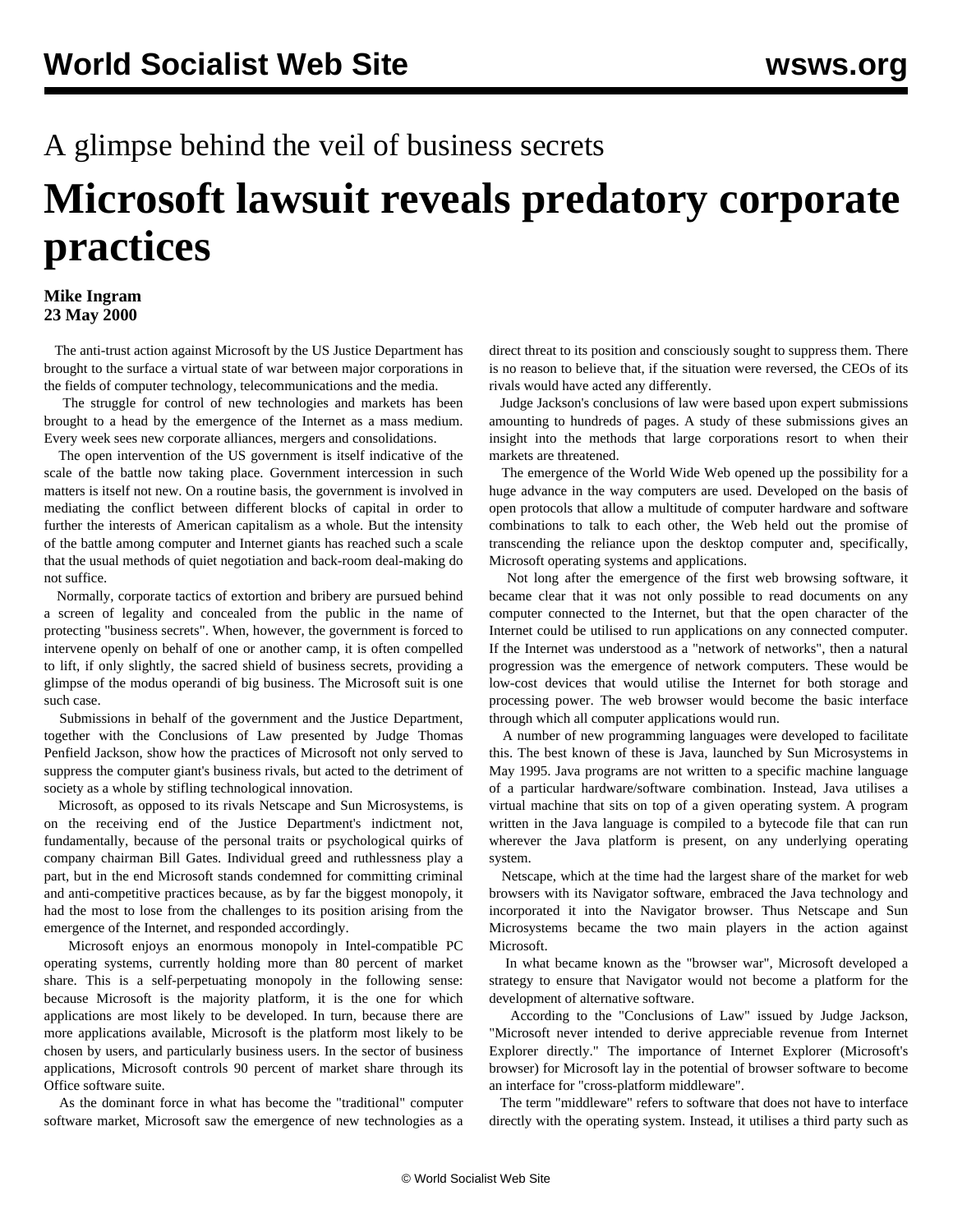the web browser. An example of this is web-based email programs such as hotmail.com. A user can send and receive email from any computer with a web browser. Because the software that runs the web-based email application resides on the Internet server rather than on the user's desktop computer, it works independently of the operating system used and is therefore cross-platform.

 Because cross-platform middleware can utilise an interface not controlled by Microsoft, and can be accessed using a range of operating systems, it has the potential of opening up the development of applications outside of Microsoft's control, thus threatening both Microsoft's applications market and ultimately the operating system market itself.

 Jackson writes, "Microsoft early on recognized middleware as the Trojan horse that, once having, in effect, infiltrated the applications barrier, could enable rival operating systems to enter the market for Intelcompatible PC operating systems unimpeded. Simply put, middleware threatened to demolish Microsoft's coveted monopoly power. Alerted to the threat, Microsoft strove over a period of approximately four years to prevent middleware technologies from fostering the development of enough full-featured, cross-platform applications to erode the applications barrier."

 In June 1995, Microsoft proposed that Netscape not release browsing software for the 32-bit versions of Windows (Windows 95 and NT). When Netscape refused to abandon its project, Microsoft began a campaign to minimise the extent to which it would be taken up by developers.

 Jackson explains that Microsoft's strategy was to ensure that "firms comprising the most effective channels for the generation of browser usage would devote their distributional and promotional efforts to Internet Explorer rather than Navigator."

 The first targets of this campaign were hardware manufacturers. Explaining that the campaign proceeded on three fronts, Jackson says, "First, Microsoft bound Internet Explorer to Windows with contractual and, later, technological shackles in order to ensure the prominent (and ultimately permanent) presence of Internet Explorer on every Windows user's PC system.... Microsoft imposed stringent limits on the freedom of OEMs (hardware manufacturers) to reconfigure or modify Windows 95 and 98 in ways that might enable OEMs to generate usage for Navigator in spite of the contractual and technological devices that Microsoft had employed to bind Internet Explorer to Windows... Microsoft used incentives and threats to induce especially important OEMs to design their distributional, promotional and technical efforts to favour Internet Explorer to the exclusion of Navigator."

 Jackson says the decision by Microsoft to tie Internet Explorer to Windows cannot be explained as an attempt to benefit consumers or improve the efficiency of the software, "but rather as part of a larger campaign to quash innovation that threatened its monopoly position."

 Microsoft's claims to be protecting the "integrity" of the Windows platform were also rejected by the judge. "Microsoft itself engendered, or at least countenanced, instability and inconsistency by permitting Microsoft-friendly modifications to the desktop and boot sequence, and by releasing updates to Internet Explorer more frequently than it released new versions of Windows."

 The second target of Microsoft's attack in the browser war was Internet access providers (IAPs). Microsoft licensed Internet Explorer and the Internet Explorer Access Kit to hundreds of IAPs at no charge. The company then gave valuable promotional packages to 10 of the most important IAPs in exchange for their agreement to promote and distribute Internet Explorer and exile Navigator from the desktop. Microsoft granted rebates, and in some cases outright payments to providers who upgraded users to client software bundled with Internet Explorer instead of Navigator.

 The court found that Microsoft also established a "contractual right to dismiss the IAP from its own favoured position in the Referral Server [the server that presents various providers as options for the user when the user runs the Internet Connection Wizard] or the Online Services Folder." This was the case even if the IAP had not promoted the Navigator browser in its client software, had purged all mention of it from any web site connected to its Referral server and distributed no other browser than Internet Explorer to subscribers it got through the Windows desktop.

 Microsoft has claimed that Netscape's complaints against the company amount to demands for a "free ride" on the basis of markets created by the Microsoft platform. The court found that "Microsoft's restrictions closed off a substantial amount of distribution that would not have constituted a free ride to Navigator."

 Judge Jackson concluded that "the efforts of Microsoft directed at OEMs and IAPs successfully ostracized Navigator as a practical matter from the two channels that lead most efficiently to browser usage."

 The third aspect of Microsoft's attack on Navigator was a mafia-style combination of bribes and threats to competitors and business partners alike. Most notably, Microsoft extracted from Apple an agreement to distribute Internet Explorer rather than Navigator on the desktop of Apple Macintosh computers. Microsoft threatened to cancel production of the Mac version of its Office application if Apple refused. The enlisting of Apple ensured that developers would not see Navigator as a truly crossplatform middleware product.

 "Microsoft's willingness to make the sacrifices involved in cancelling Mac Office, and the concessions relating to browsing software that it demanded from Apple, can only be explained by Microsoft's desire to protect the applications barrier to entry from the threat posed by Navigator," Jackson wrote.

 To undermine the portability of applications written in Java, Microsoft developed its own Java implementation for Windows that was incompatible with other implementations. The company then induced developers to use the Windows implementation of Java rather than Suncompliant ones. According to Jackson, "It pursued this tactic directly, by means of subterfuge and barter, and indirectly, through its campaign to minimize Navigator's usage share." Microsoft also used its monopoly power to prevent companies such as Intel from aiding in the creation of cross-platform interfaces.

 In her submission to the court, Rebecca M. Henderson, a professor at the Massachusetts Institute of Technology's Sloan School of Management, wrote: "Microsoft subverted the cross-platform capabilities of the Java technology by a number of means. One method was to ship development tools intended to create applications that ran only on Windows while intentionally failing to warn developers that the products of these tools would operate only on the Win-32 platform." She sites a Microsoft email of 1996, which says: "[We] should just quietly grow J++ [Microsoft's developer tools] share and assume that people will take advantage of our classes without ever realizing they are building win32-only java apps."

 Judge Jackson concluded, "Microsoft's actions to counter the Java threat went far beyond the development of an attractive alternative to Sun's implementation of the technology. Specifically, Microsoft successfully pressured Intel, which was dependent in many ways on Microsoft's good graces, to abstain from aiding in Sun's and Netscape's Java development work.... Microsoft also deliberately designed its Java development tools so that developers who were opting for portability over performance would nevertheless unwittingly write Java applications that would run only on Windows."

 There are clear indications that the government did not intend initially to go to the point of proposing a break-up of Microsoft. The company was given ample opportunity to strike a deal involving modification of its business practices. Even after the court ruled that the company had violated anti-trust laws, Bill Gates was feted at the White House. ( *See* WSWS *article: "Two days after the antitrust ruling, White House, Congress hail Microsoft billionaire"*